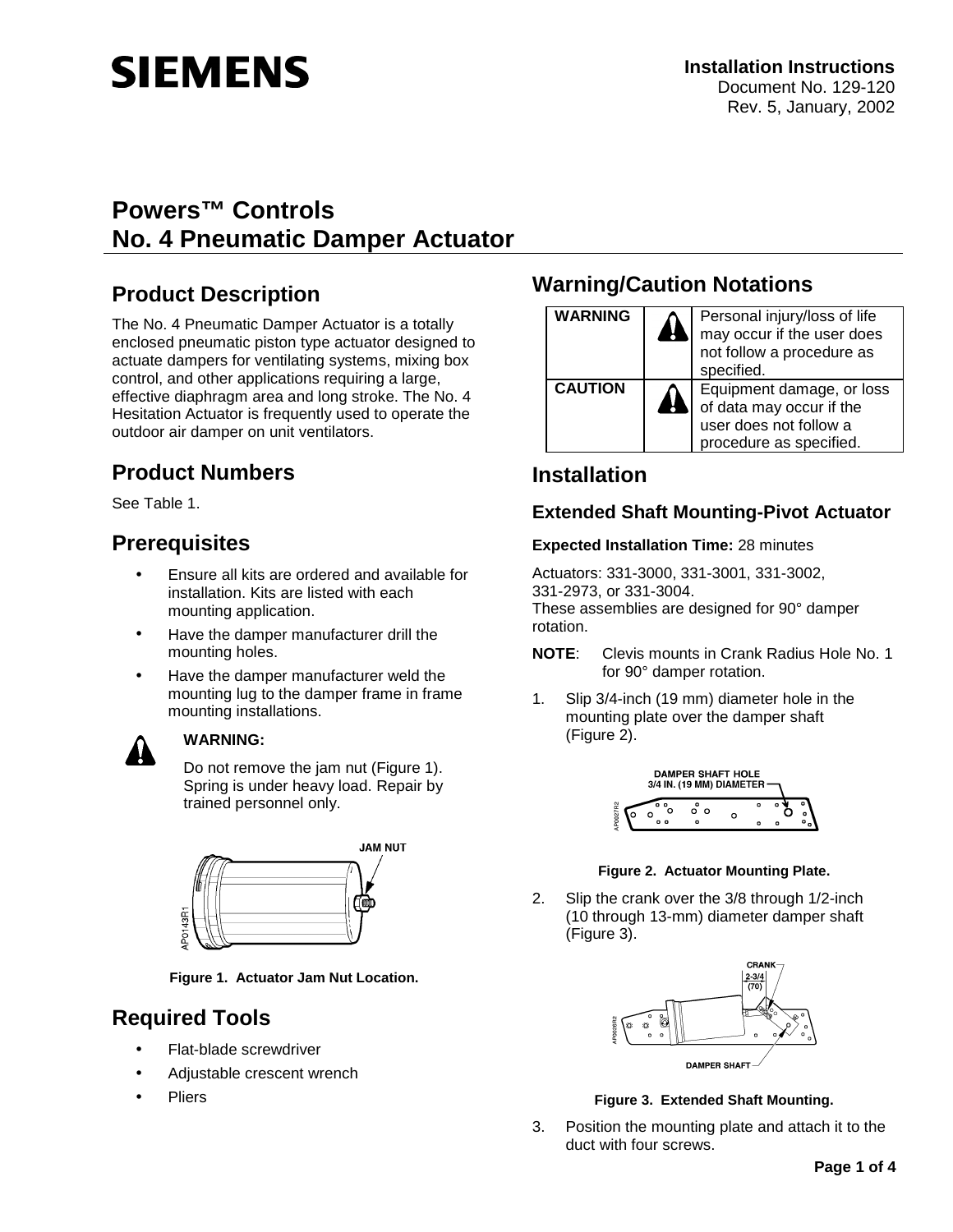|                                                                                                |                                         | <b>Product Numbers</b>      |                           |                           |                         |                                                                |
|------------------------------------------------------------------------------------------------|-----------------------------------------|-----------------------------|---------------------------|---------------------------|-------------------------|----------------------------------------------------------------|
|                                                                                                |                                         | <b>Nominal Spring Range</b> |                           |                           |                         |                                                                |
| <b>Description</b>                                                                             | <b>Mounting Style</b>                   | $3-7$ psi<br>(21-48 kPa)    | $3-13$ psi<br>(21-90 kPa) | 5-10 psi<br>$(35-69 kPa)$ | 8-13 psi<br>(55-90 kPa) | 2-3, 8-13 psi<br>(14-21, 55-90 kPa)<br><b>Hesitation Model</b> |
| Actuator, mounting screws<br>(non-pivot)                                                       | Front                                   | 331-2910                    |                           | 331-2917                  | 331-2963                |                                                                |
| Actuator, bracket<br>(non-pivot) 3-inch stroke<br>for unit ventilator                          | Fixed                                   | 331-2911                    |                           | 331-2934                  | 331-2966                | 331-2927                                                       |
| Actuator, bracket<br>(non-pivot) 2-3/8 inch<br>stroke for unit ventilator                      | Fixed                                   |                             |                           |                           |                         | 331-2974                                                       |
| Actuator, mounting plate,<br>ball joint connector                                              | Fixed                                   | 331-3015                    | 331-3018                  | 331-3016                  | 331-3017                | 331-3019                                                       |
| Actuator, mounting plate,<br>ball joint connector with<br>positioning relay                    | Fixed                                   |                             |                           |                           | 332-3017                |                                                                |
| Actuator, integral pivot                                                                       | Pivot                                   | 331-29041                   | 331-2905 <sup>1</sup>     | 331-29061                 | 331-29611               | 331-2909 <sup>1</sup>                                          |
| Actuator, integral pivot,<br>clevis and clevis pin for<br>use with frame mounting<br>accessory | Pivot                                   | 331-2929                    | 331-2930                  | 331-2931                  | 331-2968                |                                                                |
| Actuator, integral pivot with<br>pivot post <sup>2</sup>                                       | Universal kit                           | 331-3000                    | 331-3001                  | 331-3002                  | 331-2973 <sup>1</sup>   | 331-3004                                                       |
| Actuator, integral pivot with<br>pivot post, and positioning<br>relay $2$                      | Universal kit with<br>positioning relay |                             |                           |                           | 332-2973                |                                                                |

### **Table 1. No. 4 Damper Actuator Product Numbers.**

**<sup>1</sup>** UL Recognized Components for Fire/Smoke Applications.

**<sup>2</sup>** Mounted on plate for extended shaft with clevis and crank for 3/8-inch (10-mm), 7/16-inch (11-mm), or 1/2-inch (13-mm) diameter shaft. Parts for frame mounting (blade drive) are included with kit.

**NOTE:** When the actuator is ordered with universal mounting, the mounting plate, pivot post and hardware, clevis, damper crank, rocker arm, and all screws/nuts are included. Order other frame mounting accessories as required if not supplied by damper manufacturer.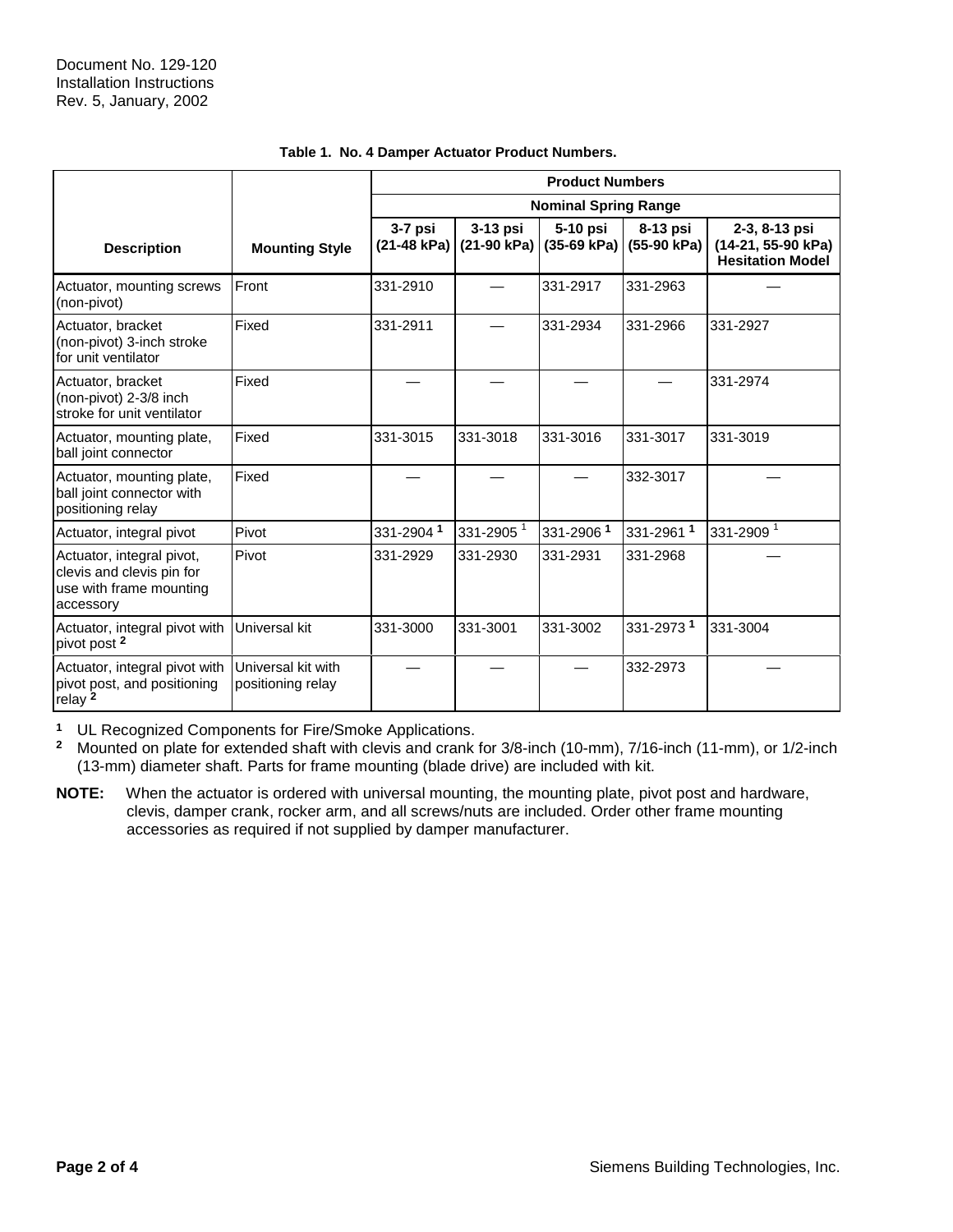# **Installation, Continued**

## **Extended Shaft Mounting-Fixed Actuator**

## **Expected Installation Time:** 28 minutes

Actuator with mounting bracket: 331-2911, 331-2966, 331-2934, 331-2927, or 331-2974

Clevis: 331-801

Linkage Kit: 331-958

1. Determine the application from Table 2 and then select appropriate "X" and "Y" dimensions. Select a rigid section of the duct, if possible, and draw these lines on the duct.



## **CAUTION:**

It is important to use the "X" and "Y" dimensions from Table 2 to position the actuator to ensure that the crank is approximately perpendicular to the actuator shaft at half its stroke (see Figure 4). This will prevent the linkage from scissoring or locking up.

### **Table 2. Fixed Mounted Assembly Dimensions.**

| <b>Application</b>          | <b>Dimensions in</b><br>Inches (mm) | Crank<br>Radius |      |
|-----------------------------|-------------------------------------|-----------------|------|
|                             | x                                   |                 | Hole |
| 4-inch (102 mm)             | $8 - 1/2$                           | 2               |      |
| Stroke - 90° Rotation       | (216)                               | (51)            |      |
| 4-inch (102 mm)             | $8 - 1/2$                           | 3               | 2    |
| Stroke - 70° Rotation       | (216)                               | 76)             |      |
| 3-inch (76 mm)              | 8                                   | $1 - 1/2$       | 3    |
| Stroke - 90° Rotation       | (203)                               | (38)            |      |
| 3-inch (76 mm)              | 8                                   | $2 - 1/2$       | 4    |
| Stroke $-60^\circ$ Rotation | 203                                 | (64)            |      |

**NOTE:** Crank Radius Holes No. 5 and 6 are used for No. 3 Pneumatic Damper Actuators only.



**Figure 4. Perpendicular Mounting.** 

- 2. Place front of actuator on "X" dimension line so that the actuator shaft faces damper shaft. Place center line of actuator over "Y" dimension line (see Figure 5).
- 3. Thread Clevis 331-801 on to actuator shaft and tighten against locknut. Assemble Linkage Kit 331-958 to actuator assembly (see Figure 4). The linkage is assembled so that the damper shaft will rotate counterclockwise as actuator pressure increases. This is a typical normally closed damper installation.



**Figure 5. Fixed Mounted Actuator Assembly.** 

## **Frame Mounting**

## **Expected Installation Time:** 3 hours

Actuator: 331-3000, 331-3001, 331-3002, 331-2973, or 331-3004.

## Mounting lug: 331-569

- 1. If the damper frame is aluminum, light gauge sheet metal, or an unusual shape, bolt a 3/16-inch (5 mm) thick, flat piece of steel to the frame where the mounting lug is to attach. The mounting lug can then be welded to it.
- 2. Weld the mounting lug parallel and 5/16-inch (8 mm) from the inside edge of the damper frame and perpendicular to it (Figure 6). Weld the lug along both sides. The lug should be as close as possible to the corner of the damper frame to minimize deflection. The damper manufacturer should weld the lug.
- 3. If the damper frame is aluminum, light gauge sheet metal, or an unusual shape, bolt a 3/16-inch (5-mm) thick, flat piece of steel to the frame. Then, weld the mounting lug to the piece of steel.